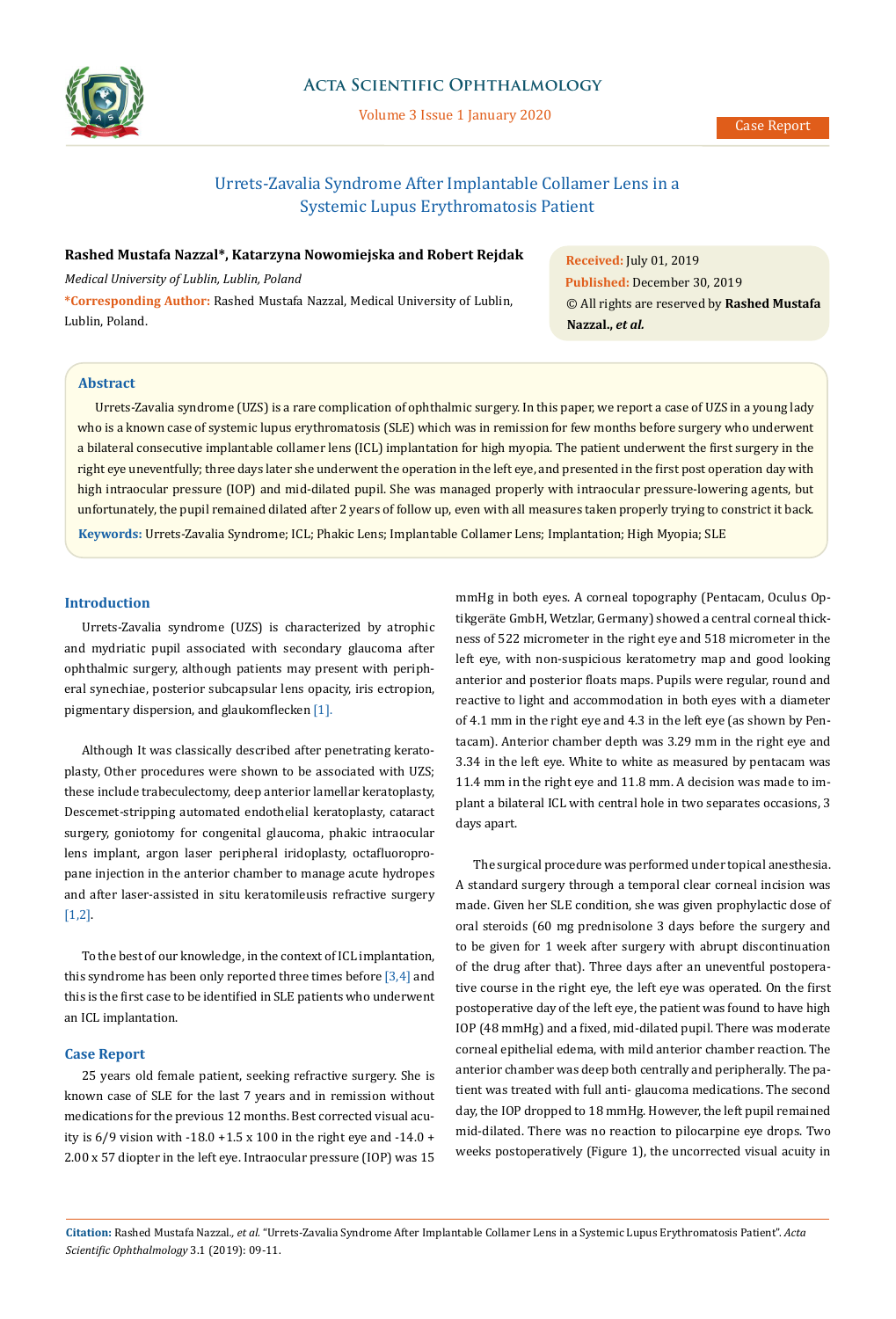the left eye improved to 6/12, and the IOP was 14 mm Hg. But the patient was complaining of photophobia. The ICL was well positioned, with a visible space between the crystalline lens and the ICL. Anterior-segment optical coherence tomography (OCT) (Figure 2) of the left eye showed well-positioned ICL with normal vault. Her left pupil remained fixed and mid-dilated throughout 2 years of postoperative follow-up, with no response to pilocarpine with different concentrations ranging from 1-4%. The patient was managed in the morning period with colored contact lenses. She was offered a pupilloplasty surgery to constrict the pupil but she refused to undergo any further surgical procedure.



**Figure 1:** Slit lamp photo showing the dilated pupil and the absence of iris atrophy.



**Figure 2:** Anterior segment OCT.



**Figure 3:** Angle OCT.

#### **Discussion**

ICL refractive surgery entails advantages such as the ability to correct a wide range of refractive errors, shorter visual recovery times, being reversible, more stable refractive outcomes and superior quality of vision [5]. There are two models of the ICL, one without a hole and needs a peripheral iridtomy to be done before the planned surgery; and the other with a central hole and needs no peripheral iridtomy [6].

The underlying mechanism of UZS is still a topic of speculations; the most widely accepted theories are acute rise in IOP, ischemia of the iris, and presence of iris abnormalities, which may be more common in keratoconus. The instillation of strong mydriatic and the intraoperative contact between the iris and peripheral cornea are other presumed triggers [7].

Biochemical changes in iris innervation have also been suggested as a cause for UZS, including injury to parasympathetic nerve fibers causing denervation of the constrictor muscles [8].

Three types of pupillary dilatation were identified in patients with UZS; reactive pupil with anisocoria, at least 1.5 mm larger than the fellow eye; an unreactive pupil that returns slowly to its normal state; and irreversible pupil dilatation with iris atrophy [9].

Several cases have been reported after the implantation of different types of IOL; few after anterior chamber IOL and even fewer after posterior chamber IOL [3,4].

In our case; the pupil remained fixed and mid-dilated. No patches of iris atrophy were observed. There was no evidence of keratoconus. Adie's tonic pupil was ruled out, because there was no constriction to any concentration of pilocarpine instillation.

Few modalities of treatment are available to address the problem of fixed dilated pupil and the bothersome associated glare and photophobia; these include corneal tattooing, colored contact lenses, and artificial iris implants; in addition miotics such as guanethidine and pilocarpine have demonstrated efficacy in treating some cases of UZS and attenuating mydriasis [1].

#### **Conclusion**

For the first time, a case of UZS is reported in patient with SLE after ICL implantation. Whether the underlying disease has a causative relationship with the development of this rare complication or not needs further studies.

**Citation:** Rashed Mustafa Nazzal*., et al.* "Urrets-Zavalia Syndrome After Implantable Collamer Lens in a Systemic Lupus Erythromatosis Patient". *Acta Scientific Ophthalmology* 3.1 (2019): 09-11.